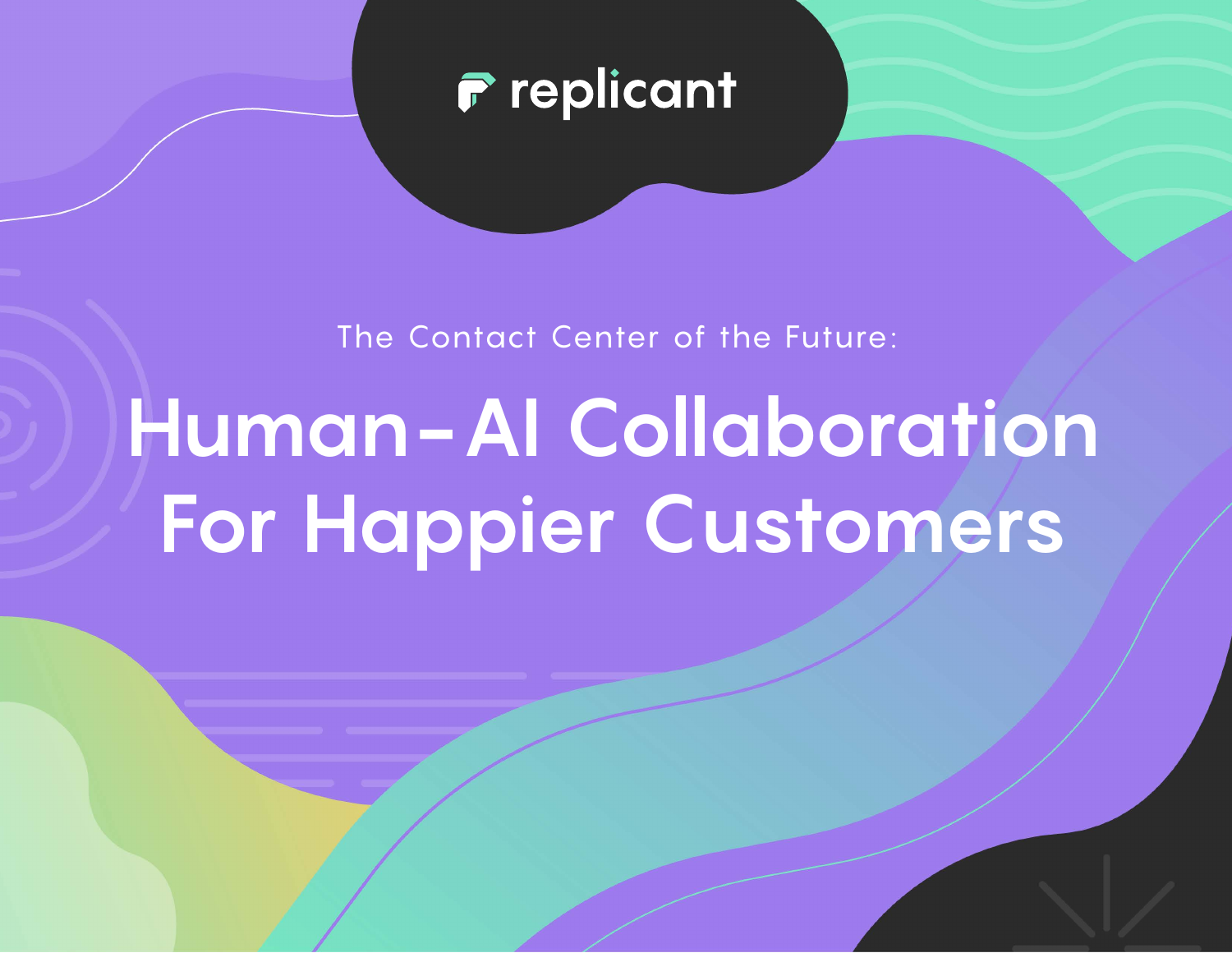

Humans are adopting voice technology faster than any other technology in history, even faster than the internet or smartphones.

Human-AI Collaboration for Happier Customers pg. 1 pg. 1

 $\bar{C}$  replicant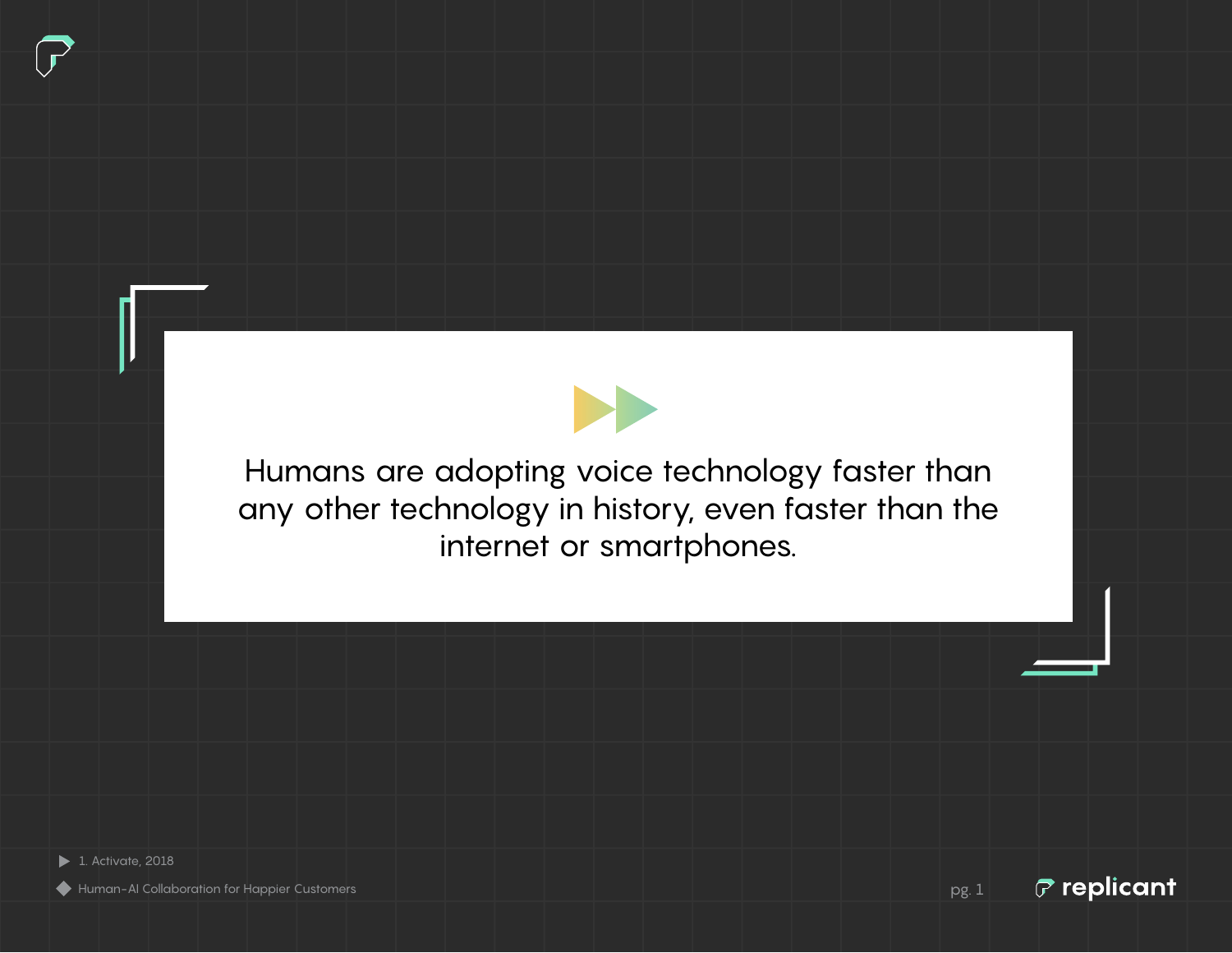

use voice technology each month.

### **94% of those users**

say that voice as an interface not only saves time but improves their quality of life.



 $\sigma$  replicant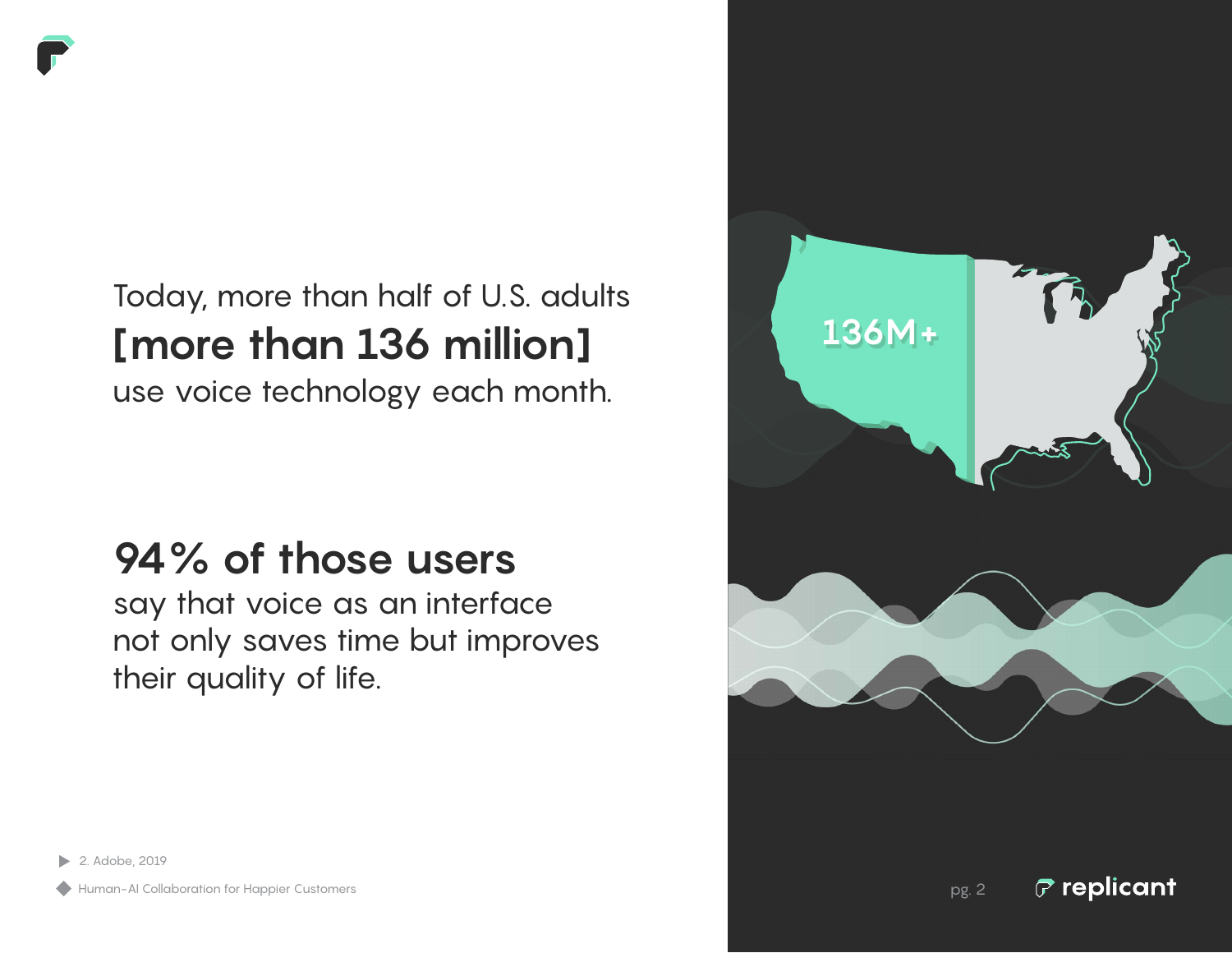Still, consumers are split on using voice technology for **customer service interactions:** 







also said they would choose AI over a human customer service rep if it saved them 10 minutes.



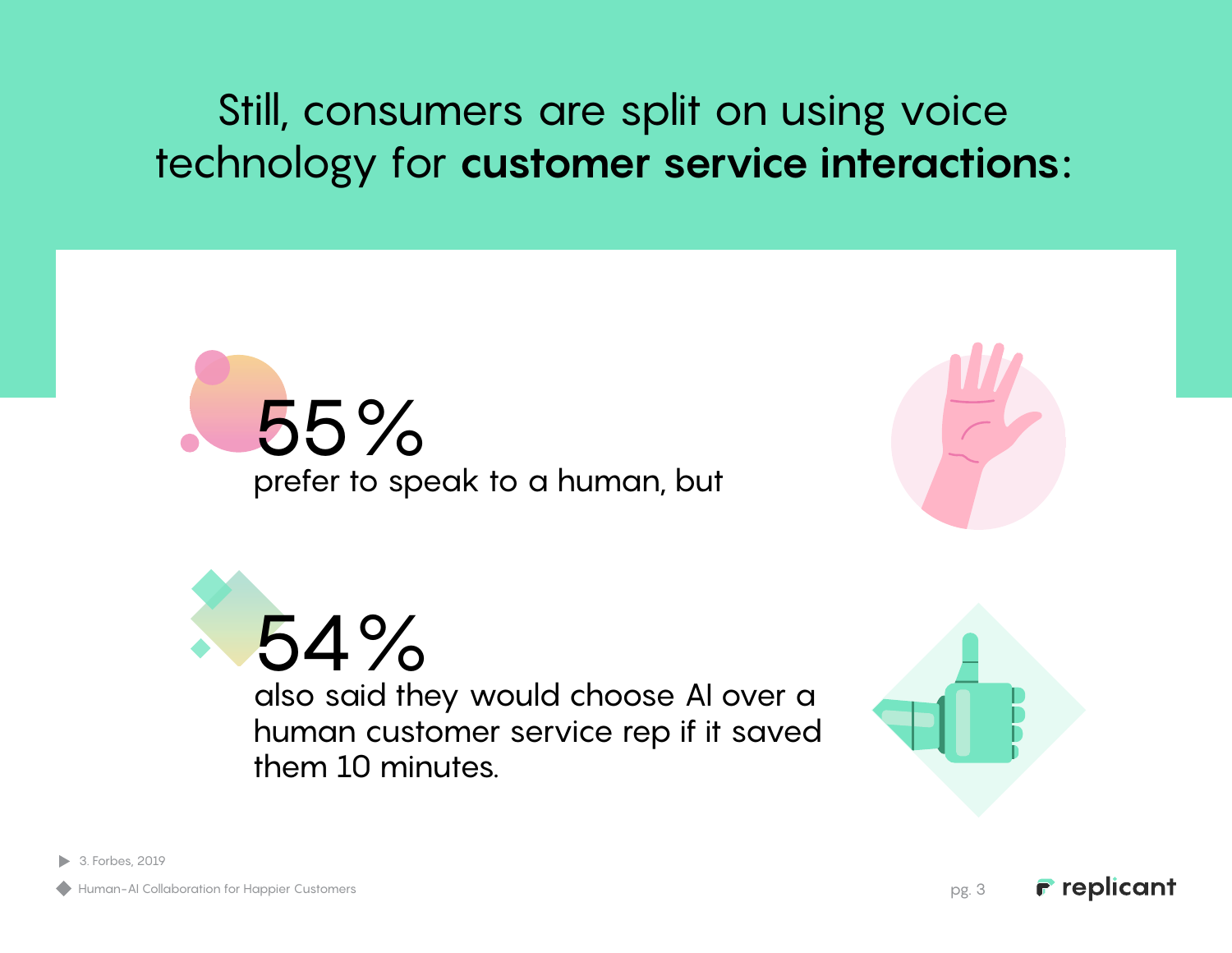

### The Solution? **Human-AI collaboration**

(which Gartner calls one of the top strategic technology trends of 2020.)

The contact center of the future won't replace customer service agents with AI. Instead, human agents and AI will work together to create the best possible experience.

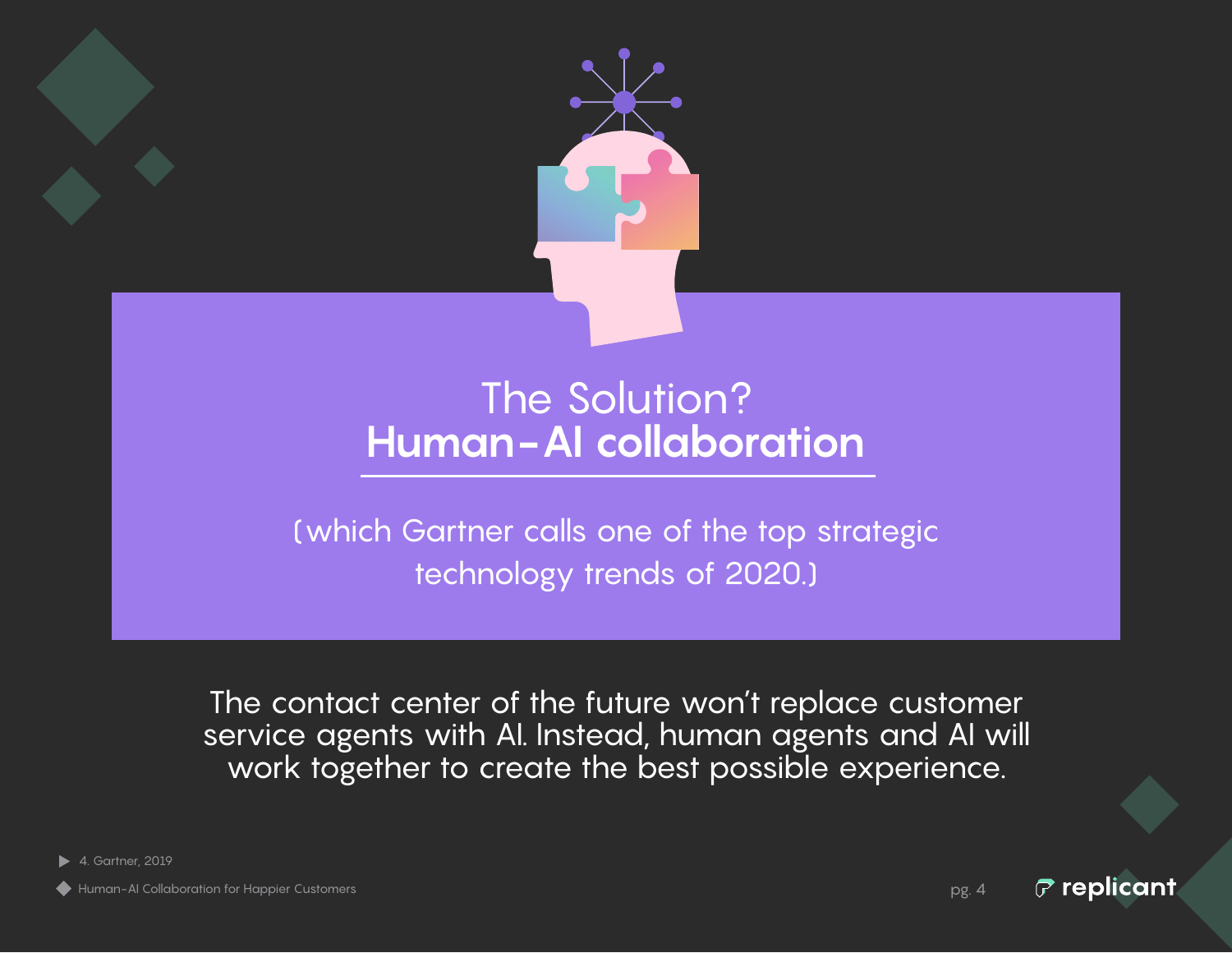### **How Live Agents and Voice Agents Will Work Together**



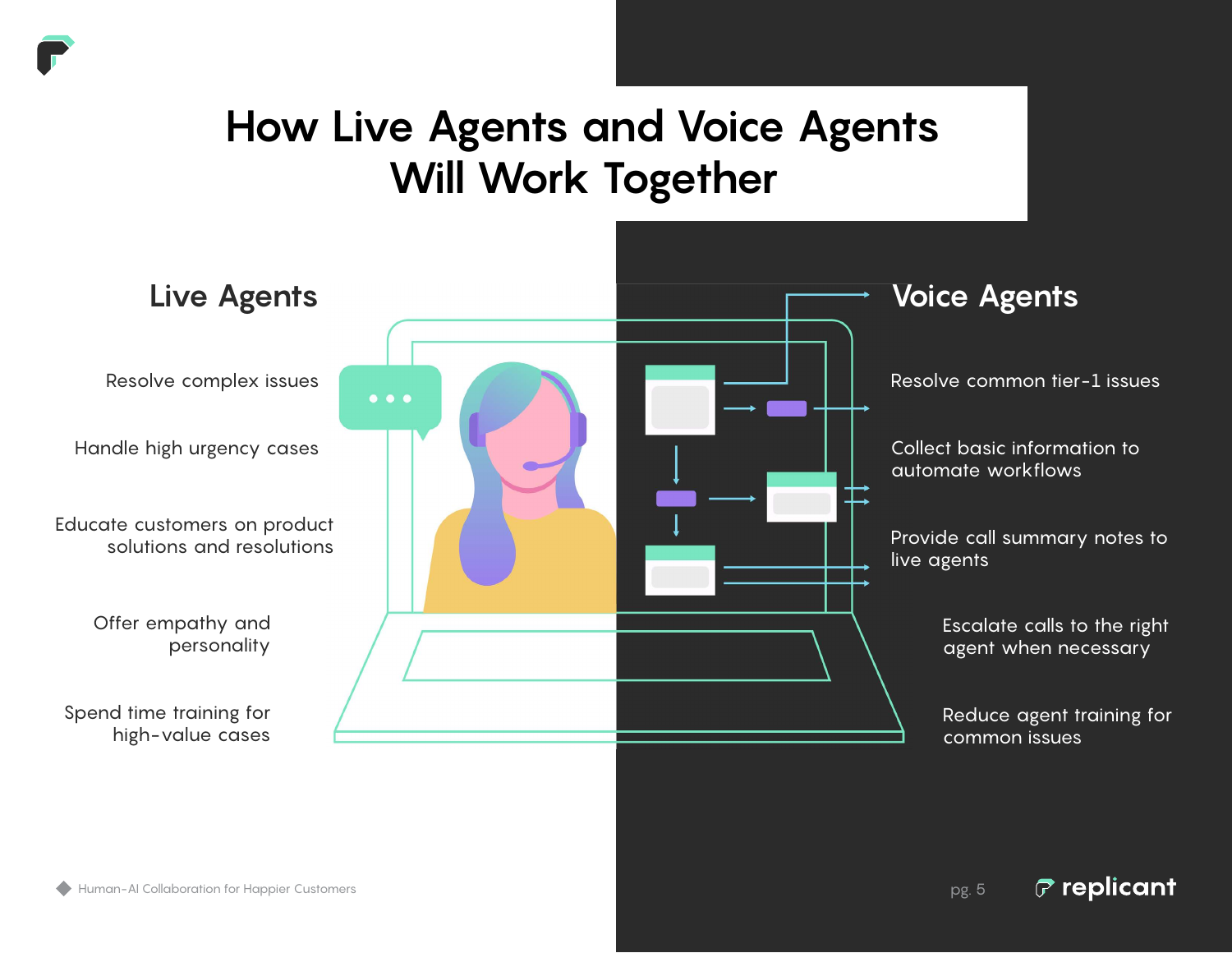

### **During the Call**

**1** Customers can interact with your brand<br>using the fastest, most natural means of<br>communication - their voice using the fastest, most natural means of communication - **their voice.**

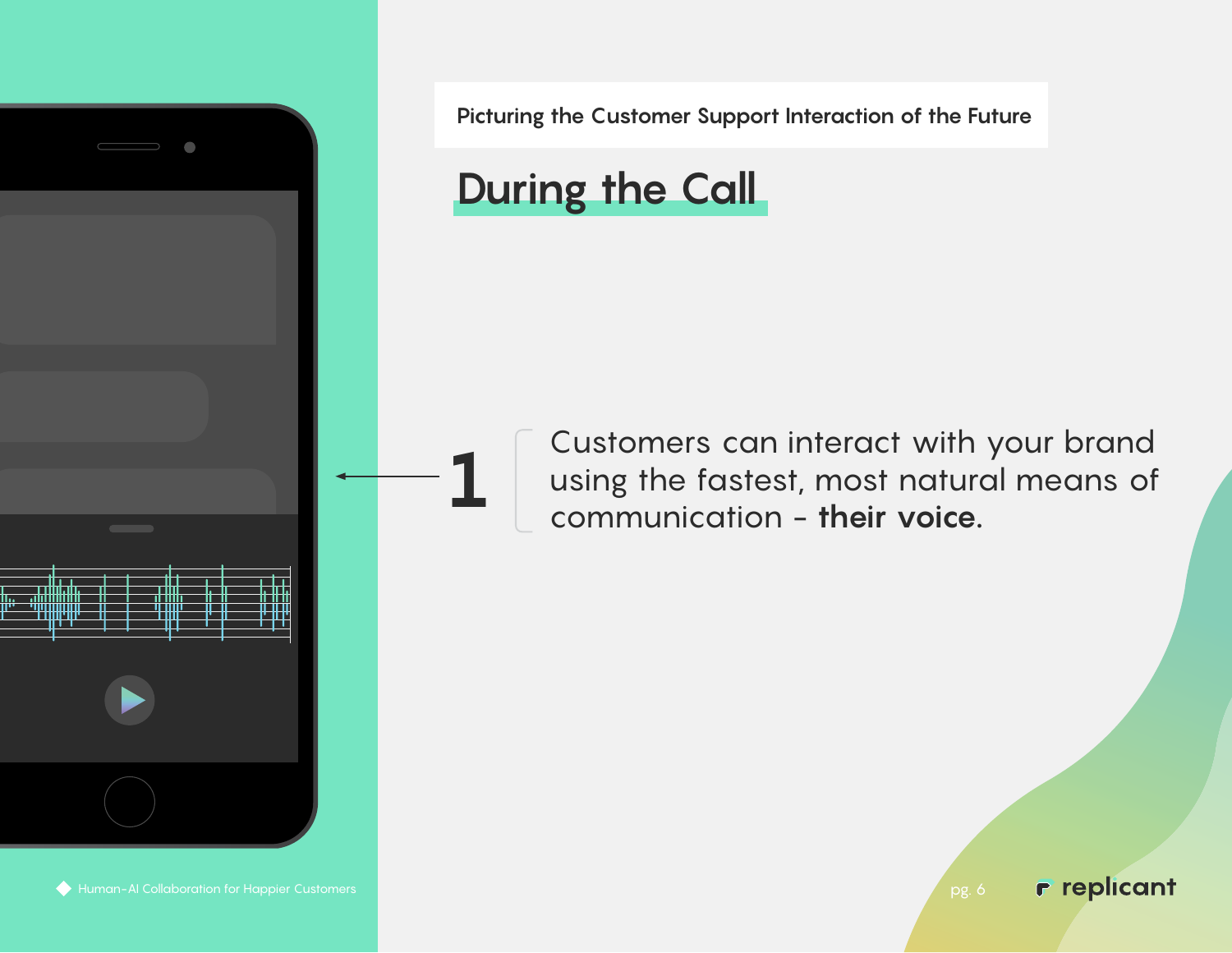

### **During the Call**

Customer can ask for help using fulllength, natural sentences. No restrictive "press 1 for..." IVR menus.

**2**

**3** Voice agent answers immediately in a natural voice — no awkward lags or hold time.

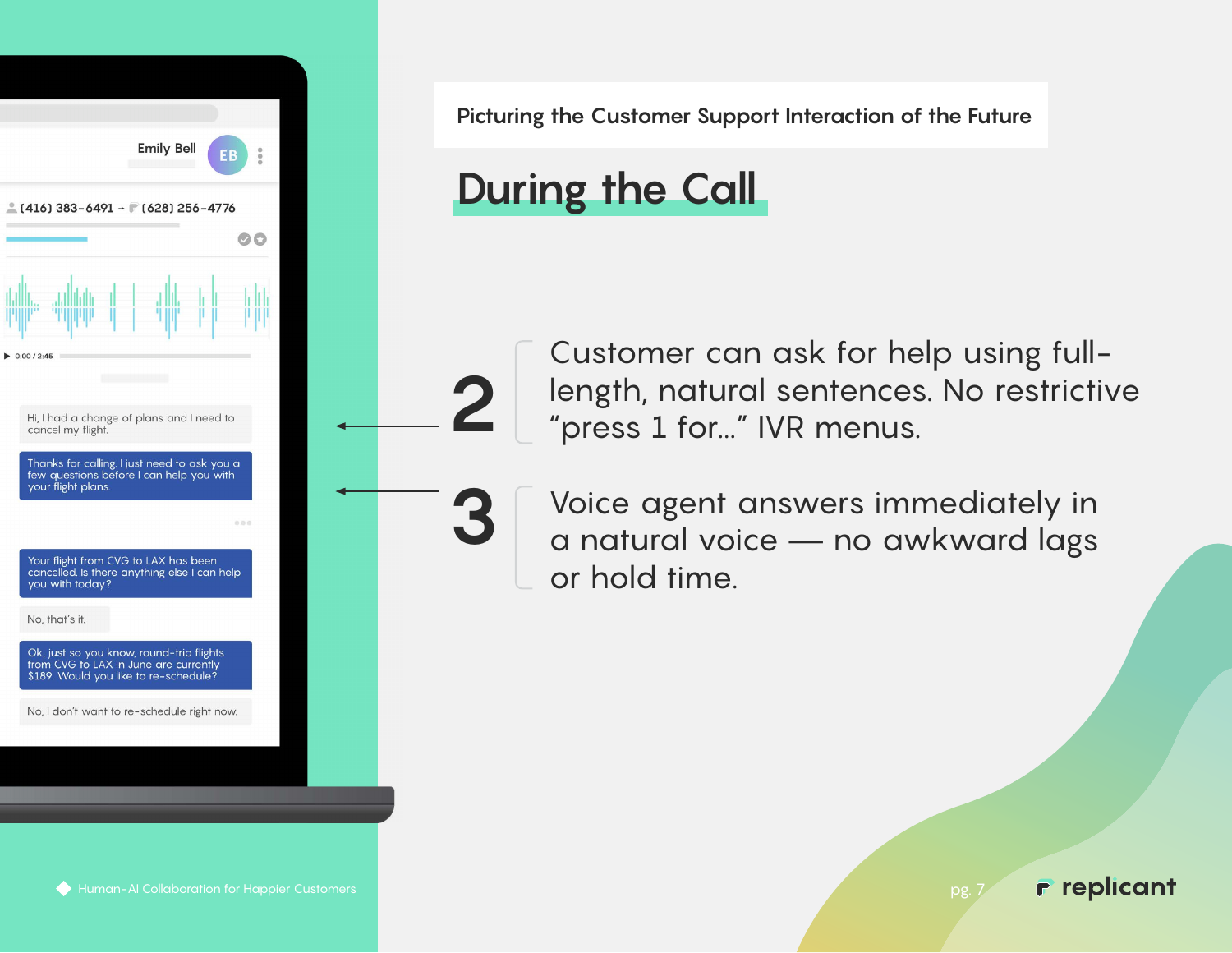

### **During the Call**

**4**

Customer can receive SMS or IVR prompt to provide information while the voice agent waits on hold. No manual data collection for agents.

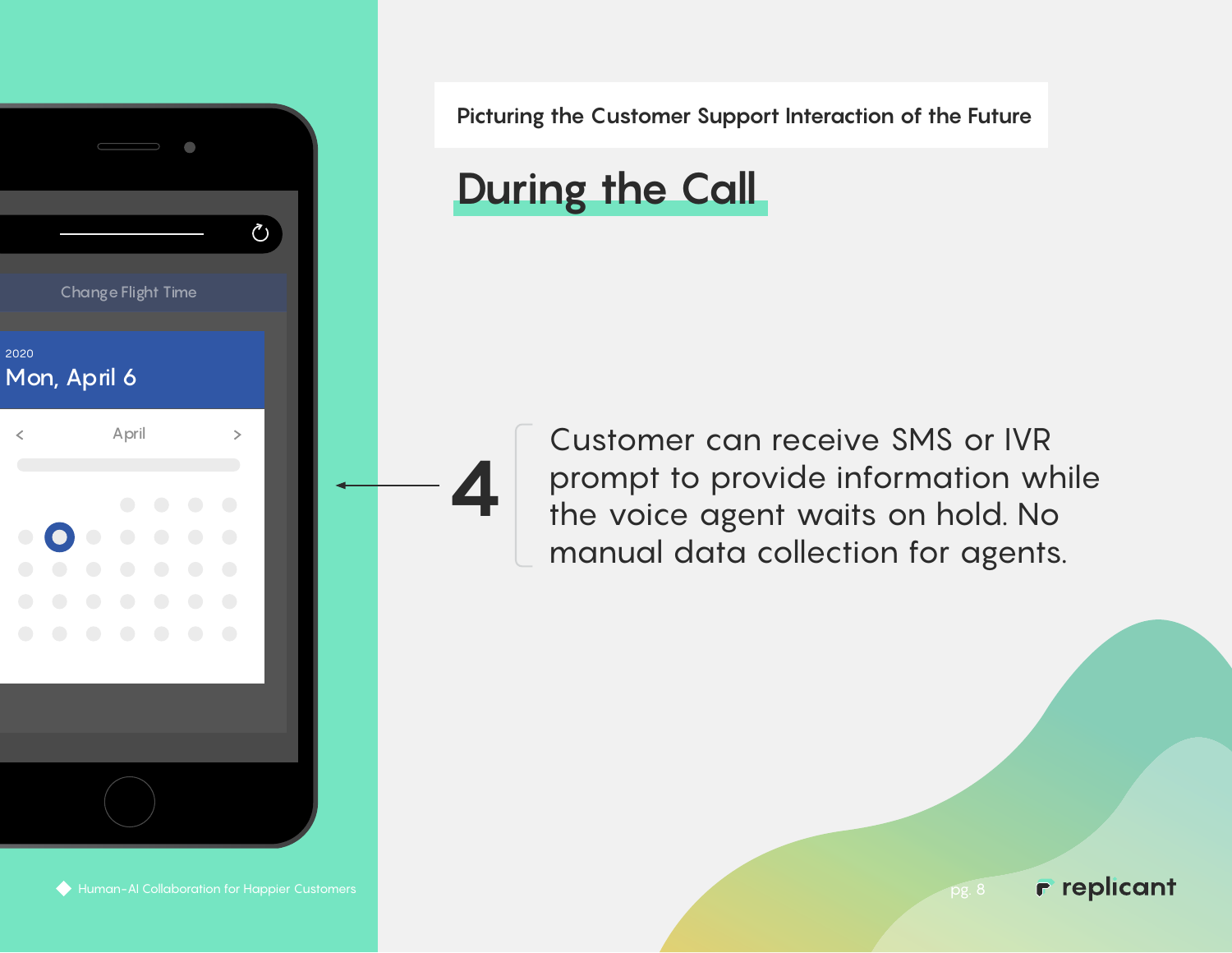

### **During the Call**

**5**

Voice agent quickly and intuitively analyzes the customer's issue, immediately responds to feedback and gets smarter over time.

At the end of the call, the voice agent can upsell or cross-promote services, turning a revenue-draining call into a revenue-generating one.

r replicant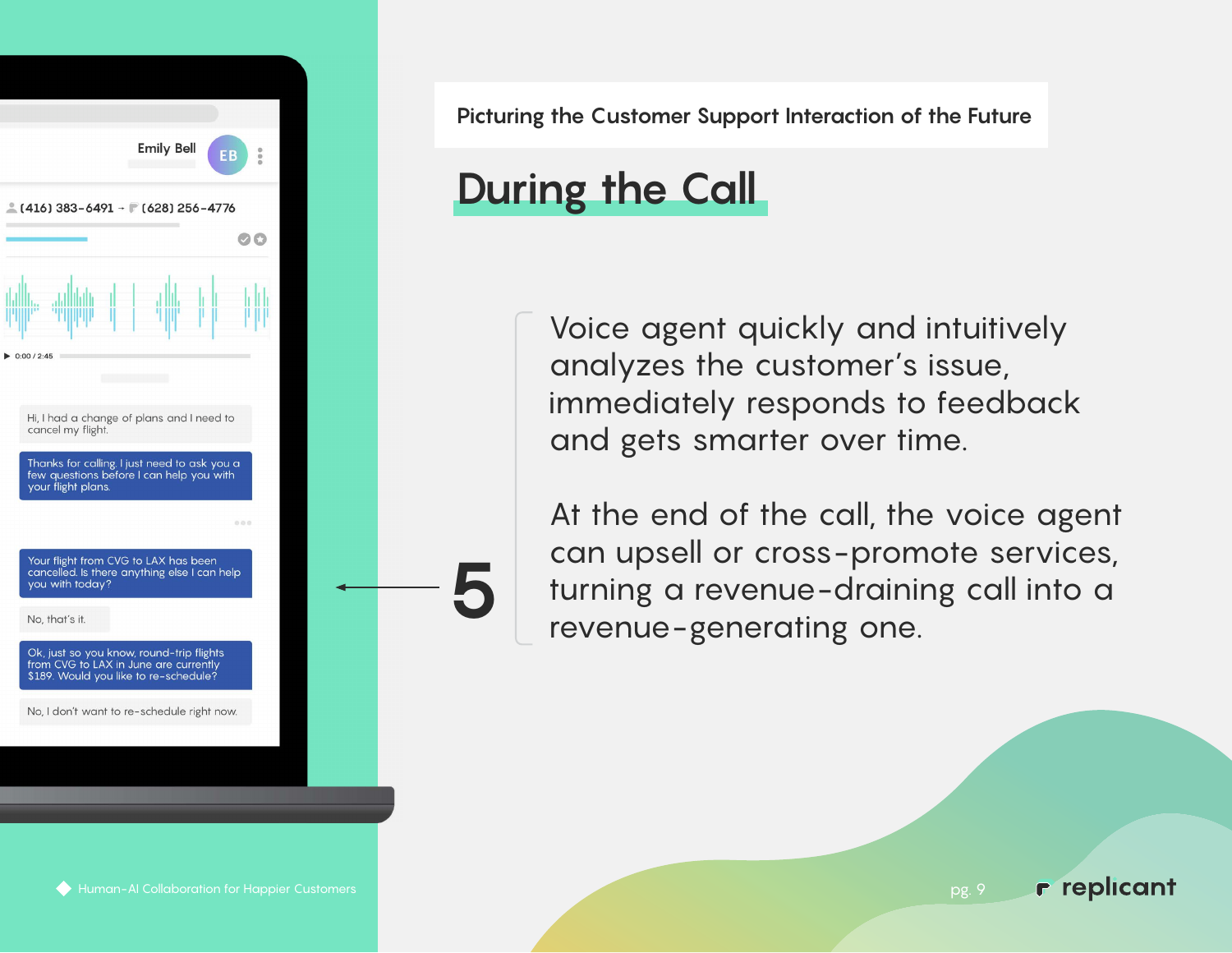## **Intelligent Call Escalation**

**6** Call escalated to human agent if needed, who receives an automatically generated summary of the conversation. This includes every word spoken by the customer as well as auto-tags based on disposition and type of issue, making the agent's job easier.

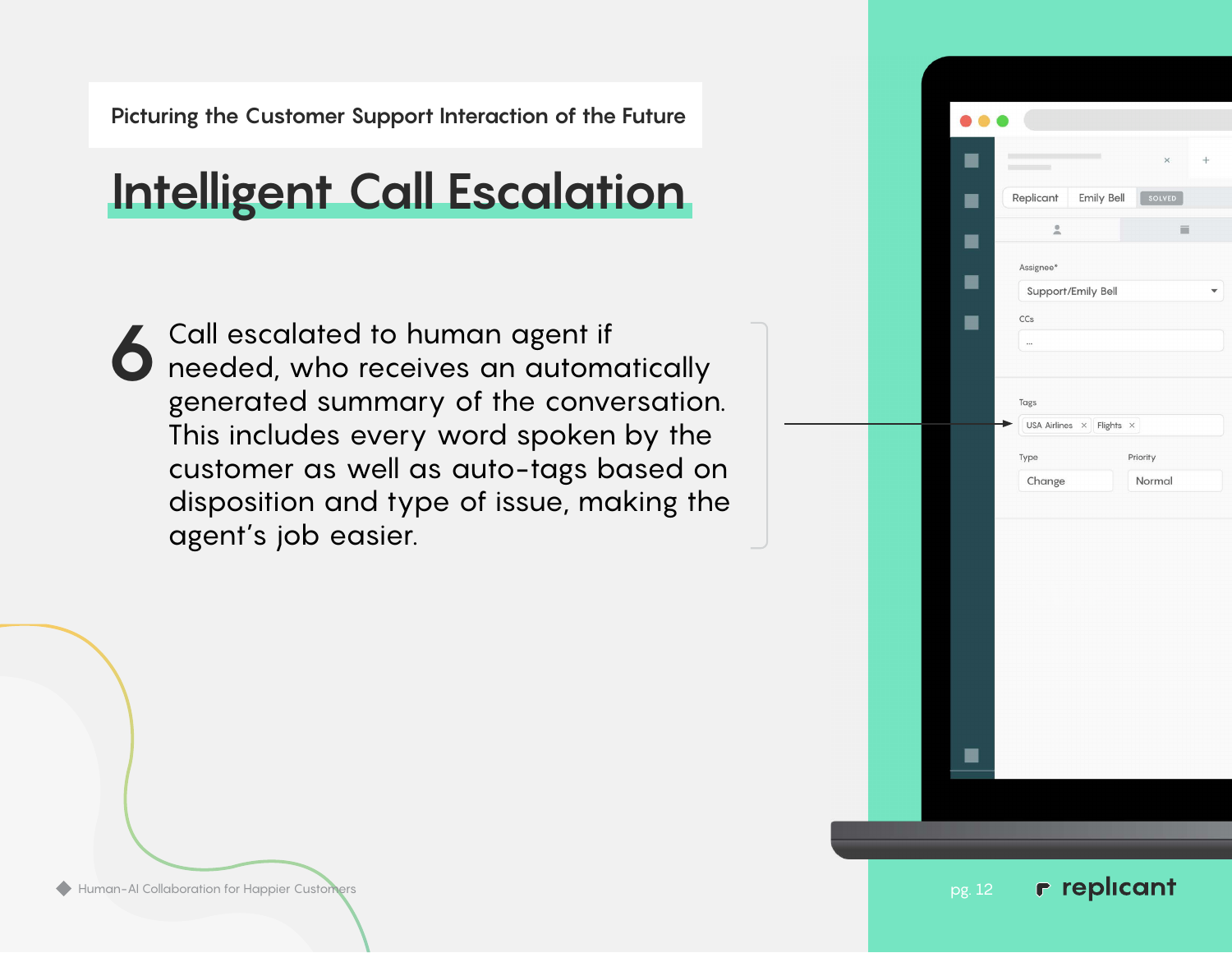### **After the Call**

**7** A ticket is auto-logged and resolved in your CRM and support software with full call transcript and insights for future reference. No human intervention needed.

| Conversations $\sim$<br>Internal $\bigcirc$<br>All 1                                                                                                                                                                                                                                                                                                                                  |                  |
|---------------------------------------------------------------------------------------------------------------------------------------------------------------------------------------------------------------------------------------------------------------------------------------------------------------------------------------------------------------------------------------|------------------|
| Emily Bell April 6, 2020<br>EB<br>✔ Customer has requested to cancel their flight<br>√ Flight is currently scheduled for May 10th, 2020 from CVG to SFO<br>✔ Customer successfully cancelled flight through VIVR<br>√ Customer did not want to re-schedule at this time<br>√ Customer will recieve credit in the amount of \$429 for their flight<br>✔ Case solved by Replicant Voice |                  |
| <b>Apply Macro</b><br>$\mathbf{v}$                                                                                                                                                                                                                                                                                                                                                    | Submit as Solved |
|                                                                                                                                                                                                                                                                                                                                                                                       |                  |

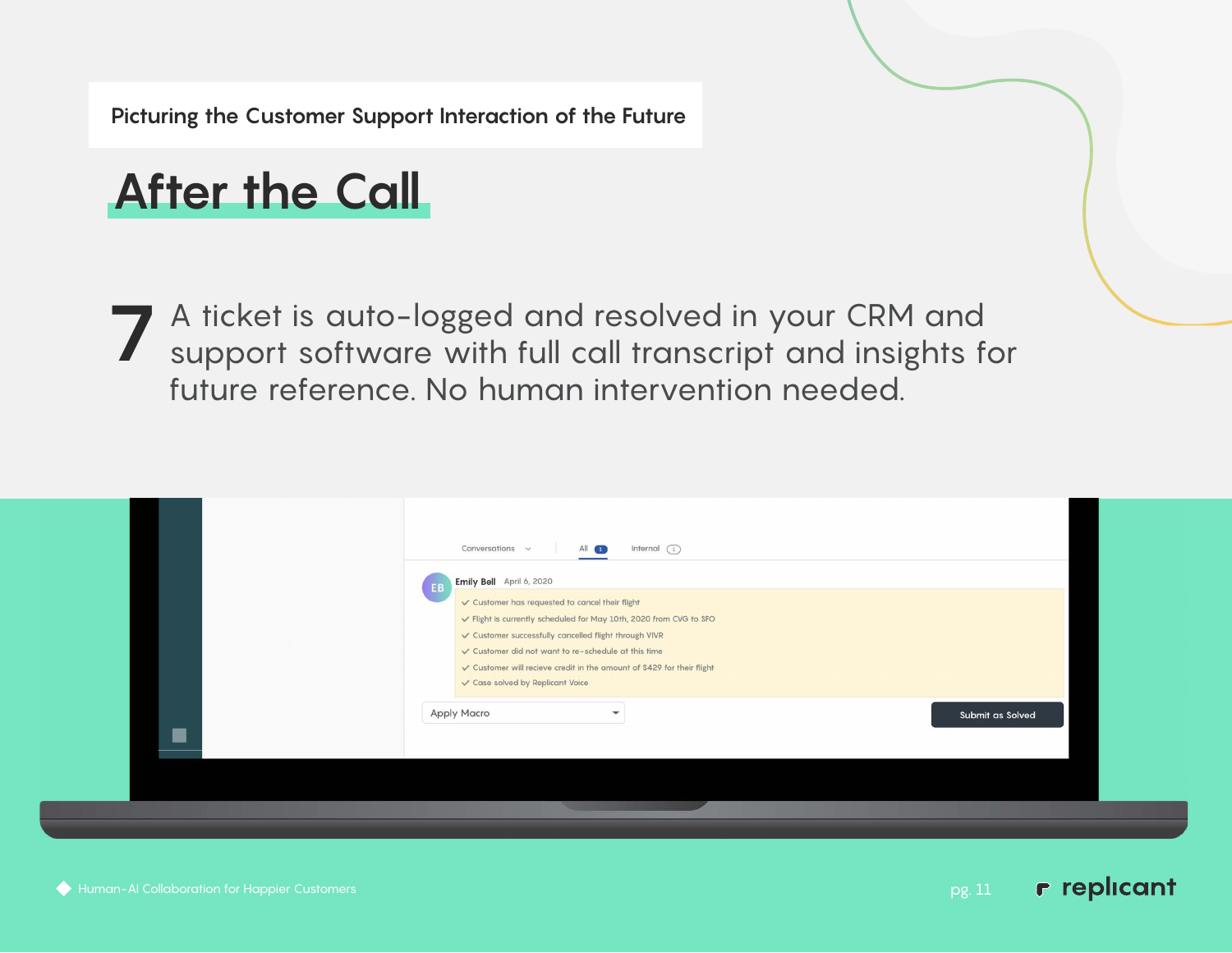### **After the Call**

**8** Live agents can easily analyze structured call data to measure CSAT, determine common product issues, and get real-time insights into call center performance with customizable dashboards. WIP



Human-AI Collaboration for Happier Customers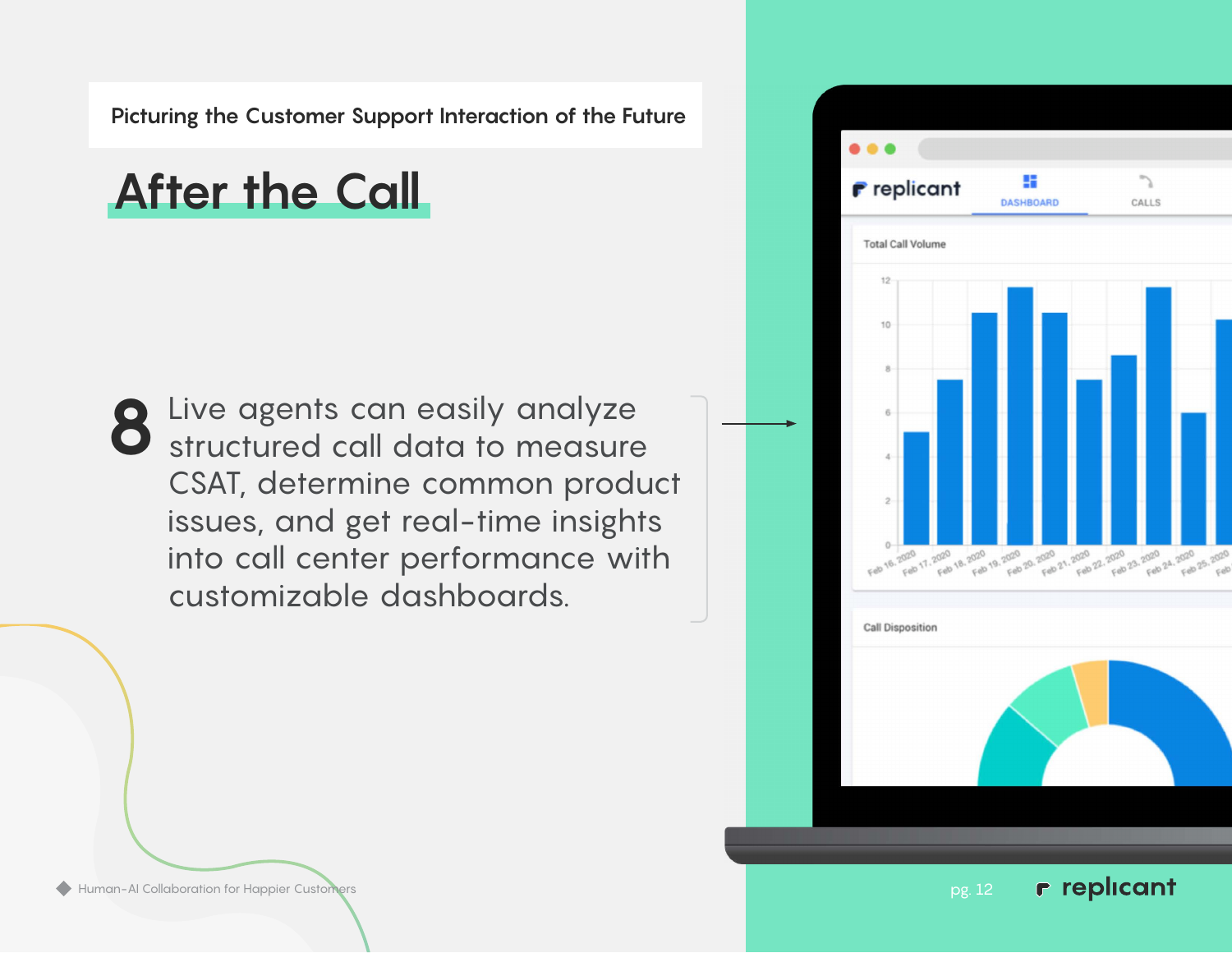### **Benefits of the Future Contact Center**

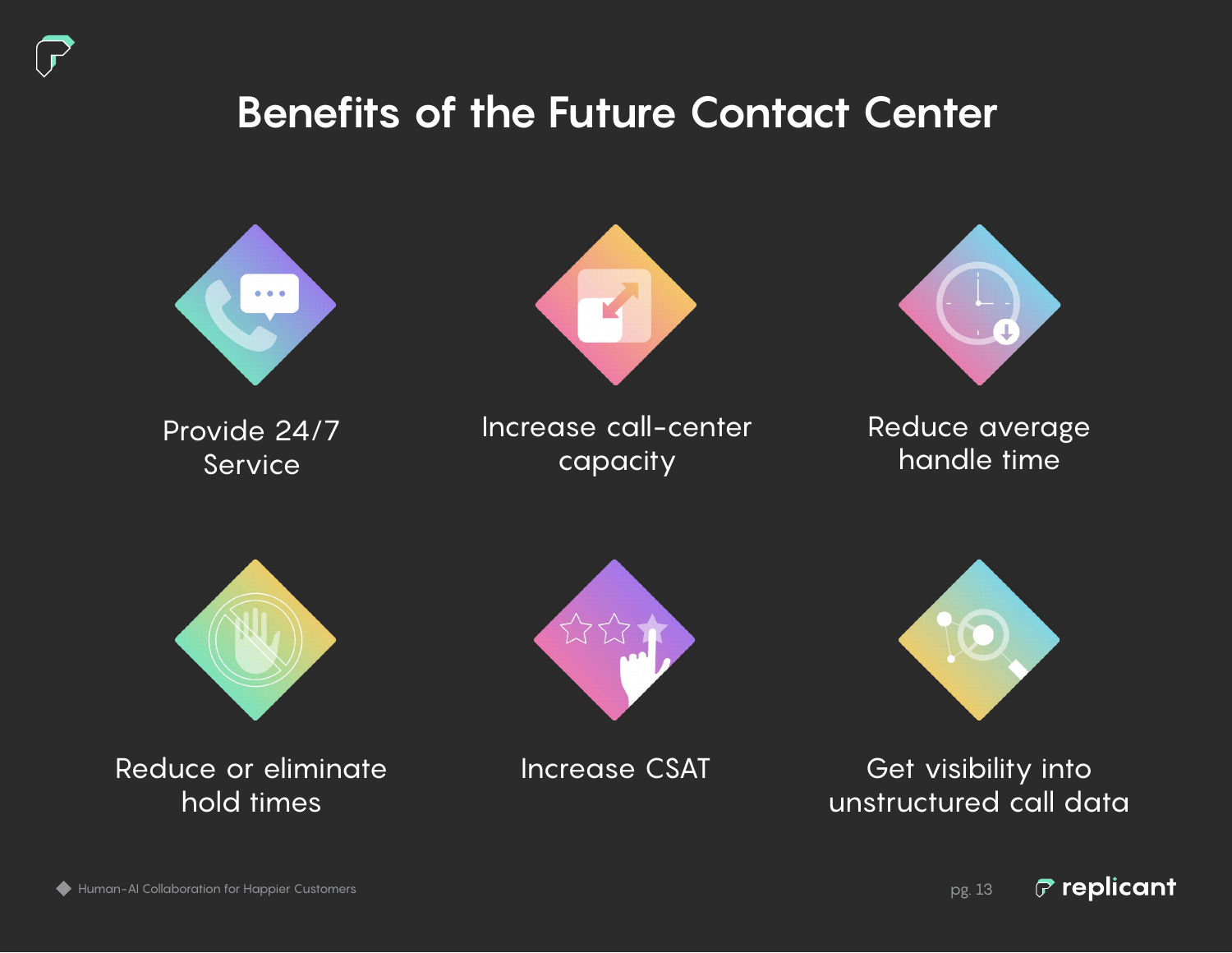

 $\sigma$  replicant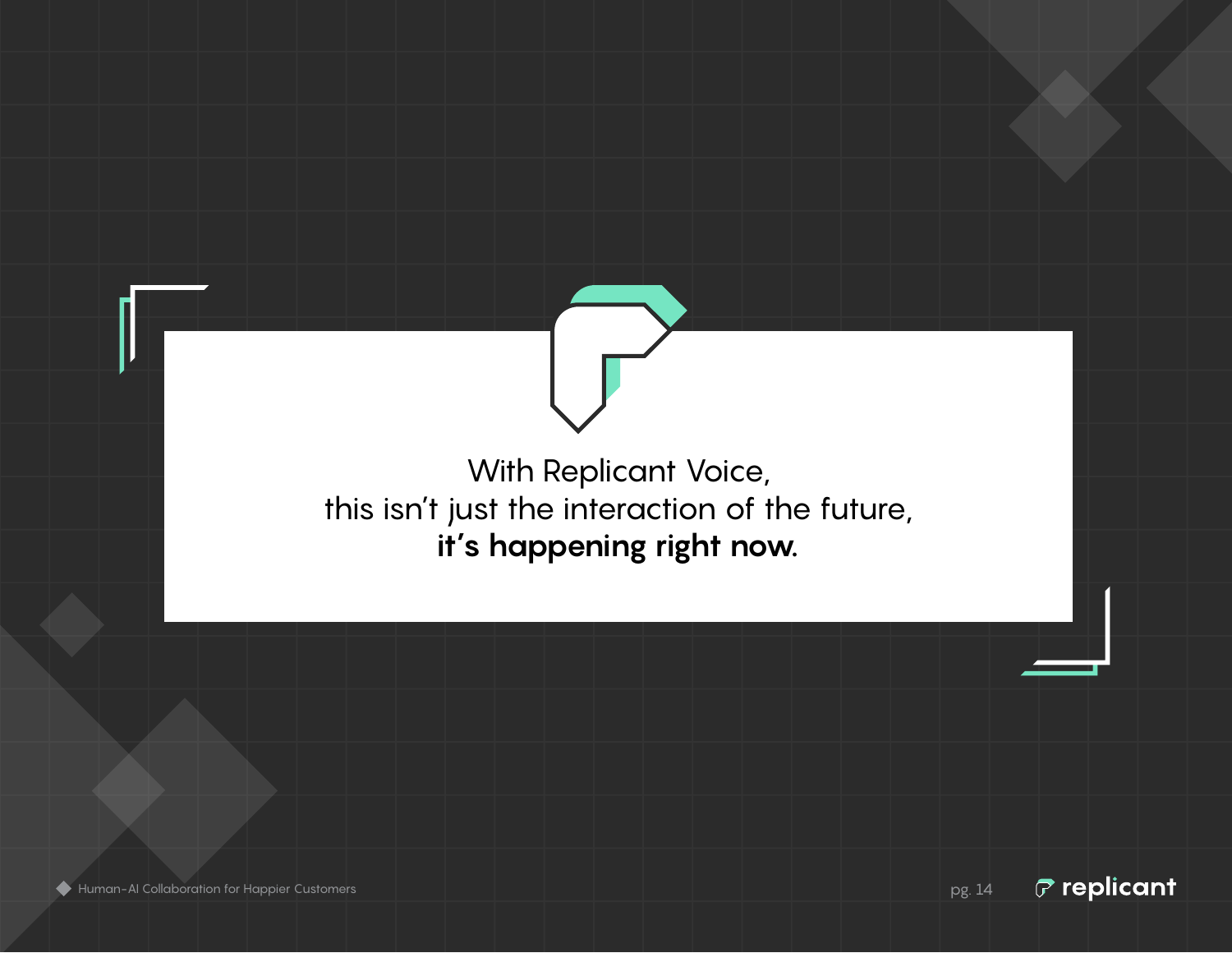### **9/10 businesses are already making significant investments in voice**

plan to increase their investment in voice interfaces in 2020



strongly agree that voice can help drive conversion and increase revenue

believe voice will improve the customer experience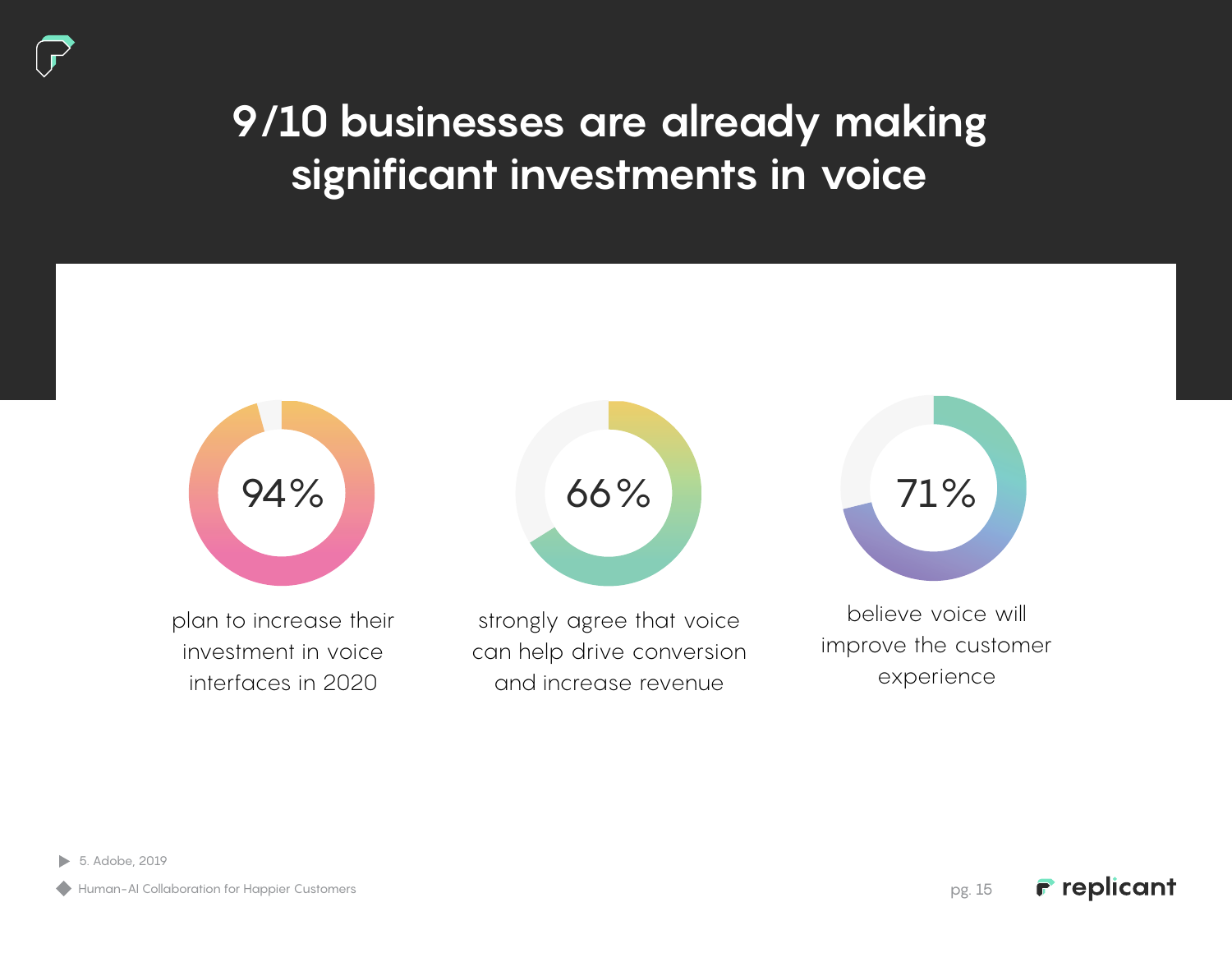### **In the contact center of the future, AI will be more than a nice-to-have.**

### **Today:**

#### of contact center professionals

see voice technology as a significant competitive advantage. It's no longer a nice-to-have but a requirement to retain customers and stay competitive in today's marketplace.<sup>6</sup>

42%

#### of customers

showed more interest in purchasing the product after experiencing good customer service.7



46%

#### of consumers

would consider moving to a competitor if they had to repeat their query to multiple contact center agents. AI can prevent this by handing over transcripts to live agents when escalating calls.<sup>6</sup>

6. Speechmatics, 2019, 7. Zendesk, 2019

Human-AI Collaboration for Happier Customers pg. 16

 $\sigma$  replicant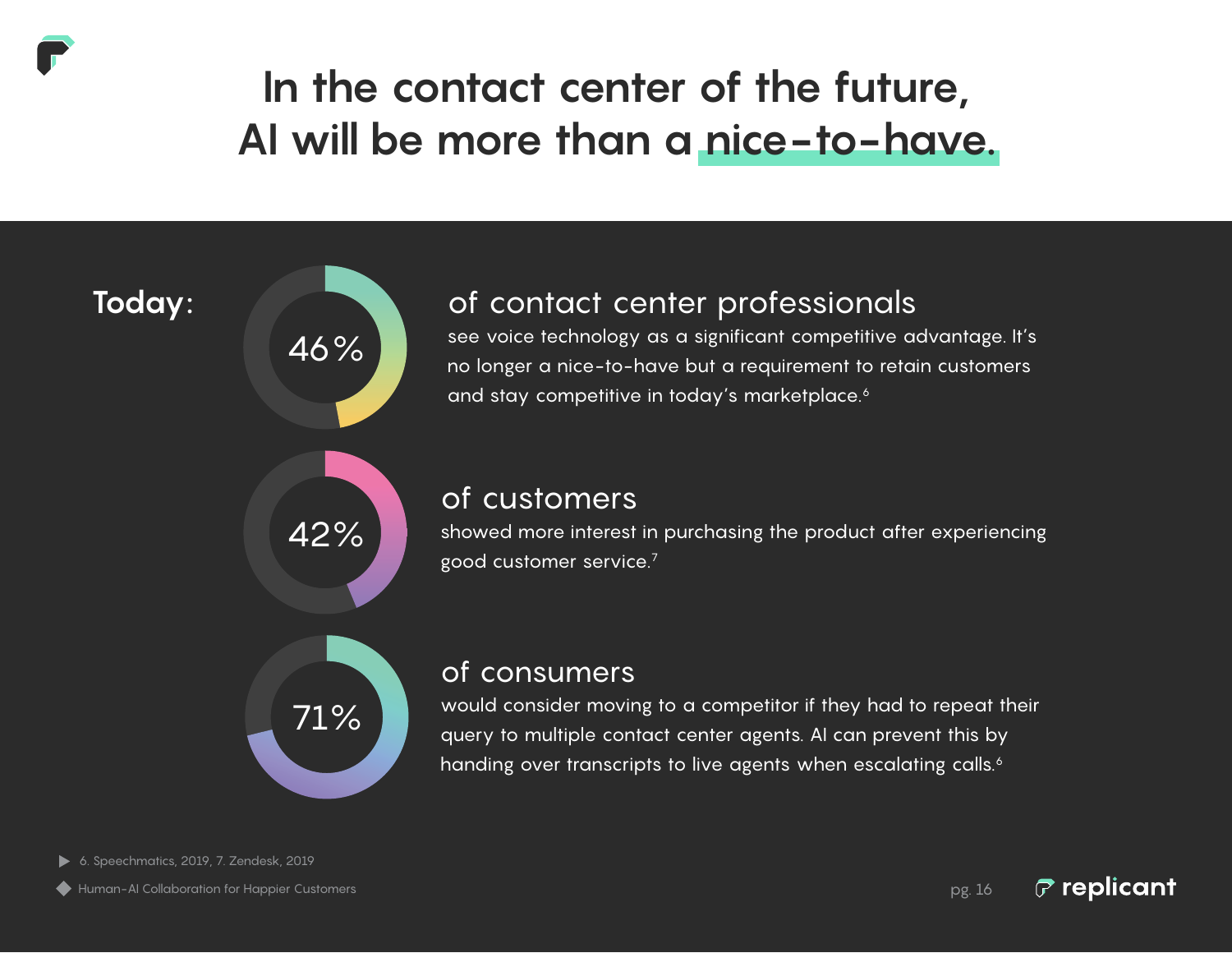### **The most important qualities of Voice AI**

- **53%** | How well it understands me when I speak
- **37%** | How fast it responds
- **33%** | How much it can do
- **16%** | Whether I can use it when driving
- **12%** | It's available on multiple devices
- **6%** | Its personality

#### According to customers **According to contact center leaders** According to contact center leaders

- **95%** | How well it uses the right words
- **78%** | How fast it turns around a transcript
- **78%** | Secure deployment
- **72%** | Language availability
- **53%** | Speaker change & repeat speaker accuracy

#### **34%** | Ease of use

- 8. Speechmatics, 2019
- 

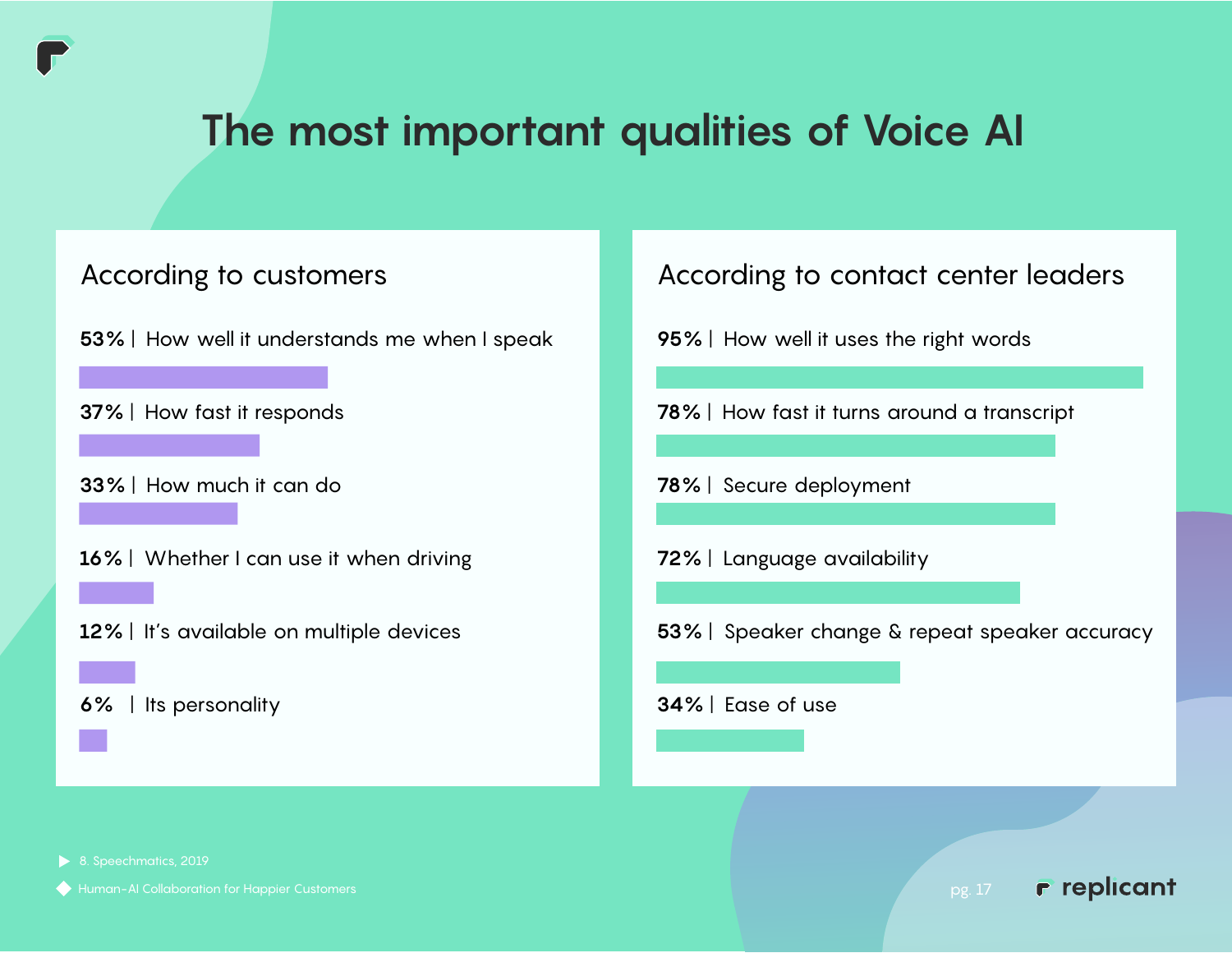## **What makes a good human-AI conversation?**

Replicant's Thinking Machine uses the latest in human-AI interaction design, creating conversations that are:



#### **Accurate**

Unlike earlier technologies that are only as smart as the keywords they're trained on, the Thinking Machine uses continuous learning to get smarter over time, using context and nuance to accurately understand customers with immediate feedback.



#### Speedy

Customers expect fluid conversations without awkward pauses, which is why the Thinking Machine responds in under a second. Even 7-10 seconds of latency can make a customer hang up in frustration.



#### Expressive

No one wants to speak with a monotone, expressionless machine (or human). That's why the Thinking Machine uses an in-tune, expressive voice that emphasizes keywords just like a human would.

 $\sigma$  replicant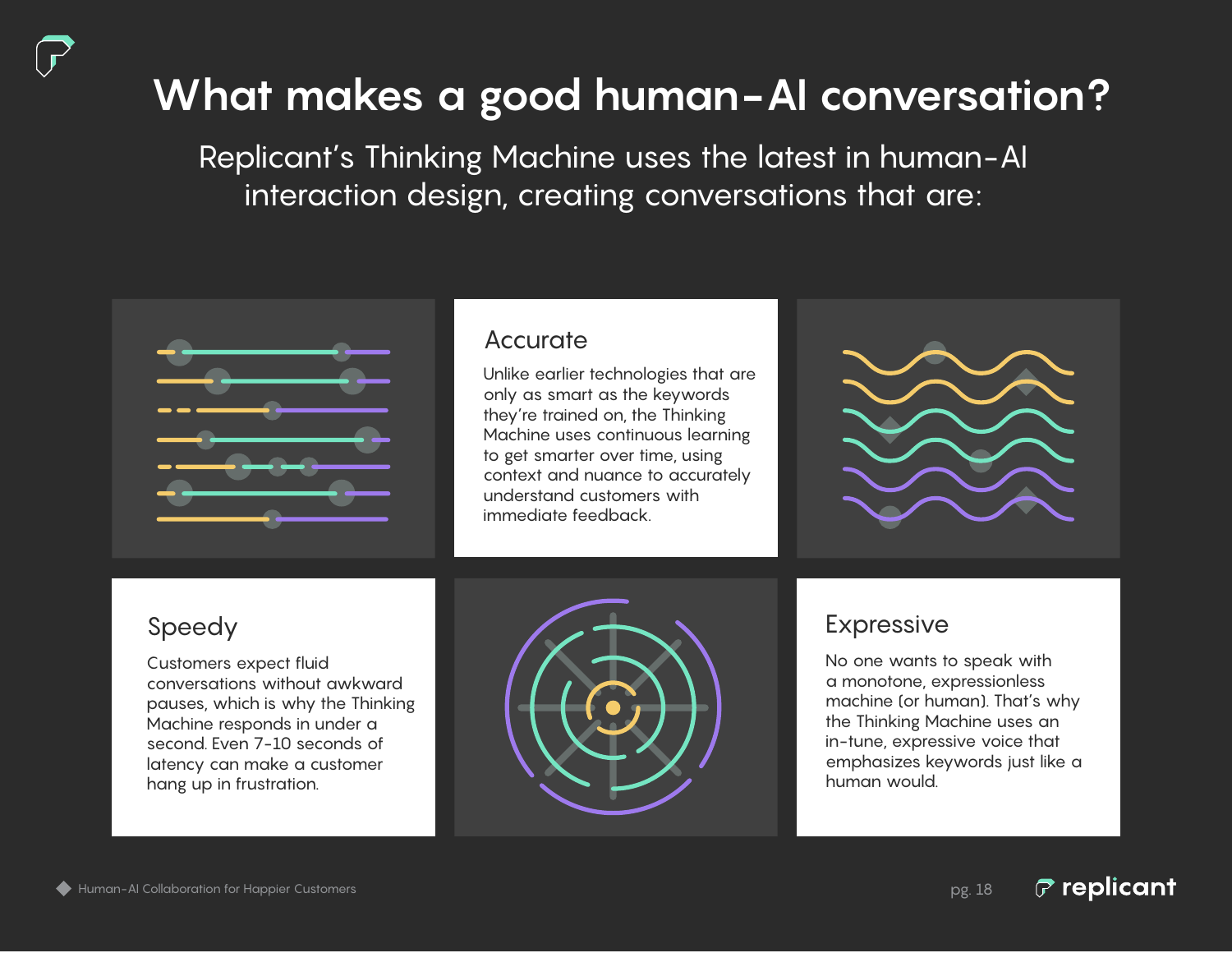### **The Voice AI Market Will Continue to Grow and Contact Centers Will Benefit**

### By 2026, the global market for Voice AI is projected to reach





9. Data Bridge Market Research, 2018

Human-AI Collaboration for Happier Customers pg. 19

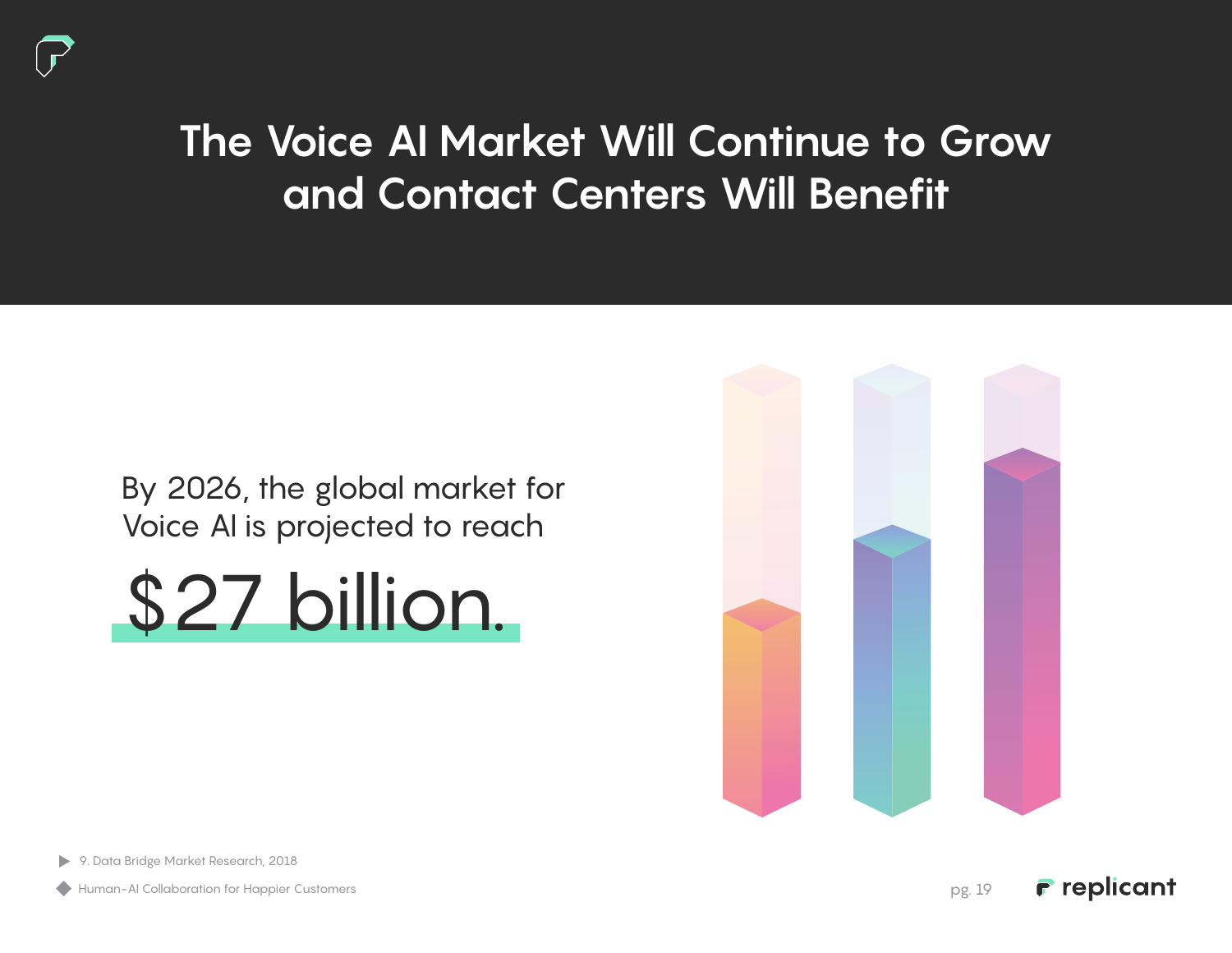

# $100\%$  (s) 67%

of contact center companies have already seen a return on their investment since adopting voice technology



of contact centers have seen revenue growth since adopting speech technology into their solutions

10. Speechmatics, 2019